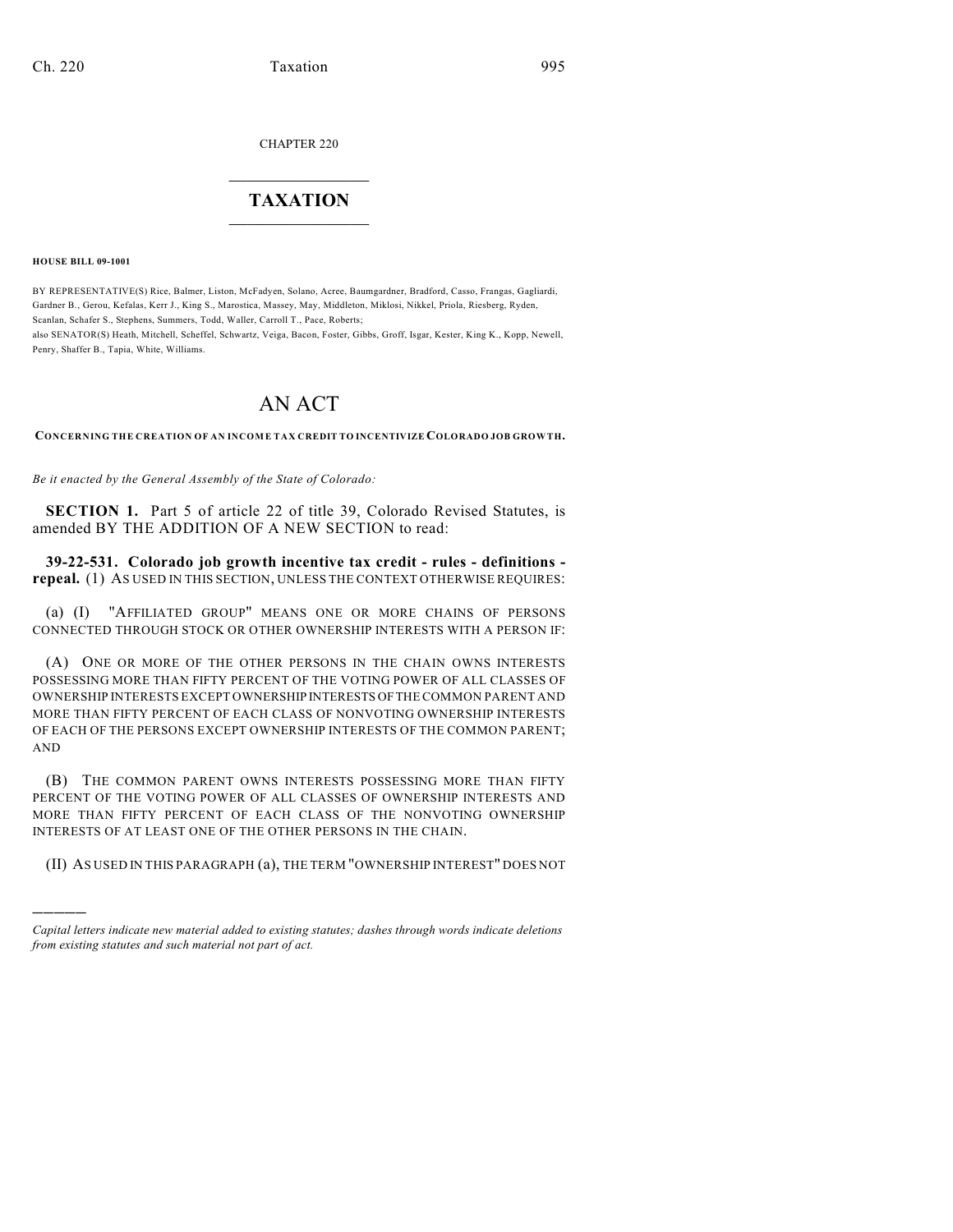996 Taxation Ch. 220

INCLUDE NONVOTING STOCK THAT IS LIMITED AND PREFERRED AS TO DIVIDENDS; EMPLOYER SECURITIES, WITHIN THE MEANING OF SECTION 409 (1) OF THE INTERNAL REVENUE CODE, WHILE SUCH SECURITIES ARE HELD UNDER A TAX CREDIT EMPLOYEE STOCK OWNERSHIP PLAN; OR QUALIFYING EMPLOYER SECURITIES, WITHIN THE MEANING OF SECTION 4975 (e) (8) OF THE INTERNAL REVENUE CODE, WHILE SUCH SECURITIES ARE HELD UNDER AN EMPLOYEE STOCK OWNERSHIP PLAN THAT MEETS THE REQUIREMENTS OF SECTION 4975 (e) (7) OF THE INTERNAL REVENUE CODE.

(III) AS USED IN THIS PARAGRAPH (a), THE TERM "PERSON" DOES NOT INCLUDE NATURAL PERSONS.

(b) "COMMISSION" MEANS THE COLORADO ECONOMIC DEVELOPMENT COMMISSION CREATED IN SECTION 24-46-102, C.R.S.

(c) "CREDIT CERTIFICATE" MEANS A STATEMENT ISSUED BY THE COMMISSION CERTIFYING THAT THE PROJECT QUALIFIES FOR THE JOB GROWTH INCENTIVE TAX CREDIT ALLOWED IN THIS SECTION AND SPECIFYING THE AMOUNT OF THE CREDIT ALLOWED.

(d) "CREDIT PERIOD" MEANS A PERIOD OF UP TO SIXTY CONSECUTIVE MONTHS FOR WHICH A TAXPAYER MAY CLAIM A CREDIT ALLOWED IN THIS SECTION THAT IS CALCULATED ANNUALLY BY THE COMMISSION. THE CREDIT PERIOD SHALL NOT EXTEND PAST DECEMBER 31, 2018.

(e) "DEPARTMENT" MEANS THE DEPARTMENT OF REVENUE.

(f) "NET JOB GROWTH" MEANS THE DIFFERENCE BETWEEN THE TOTAL NUMBER OF FULL-TIME EQUIVALENT EMPLOYEES EMPLOYED BY THE TAXPAYER IN THE STATE FOR THE PROJECT AT THE END OF EACH CALENDAR YEAR OF THE PROJECT AND THE TOTAL NUMBER OF FULL-TIME EQUIVALENT EMPLOYEES EMPLOYED BY THE TAXPAYER IN THE STATE FOR THE PROJECT AT THE COMMENCEMENT OF THE PROJECT.

(g) "PERSON" SHALL HAVE THE SAME MEANING AS PROVIDED IN SECTION 39-21-101 (3).

(h) "PROJECT" MEANS A PROJECT THAT ENCOURAGES, PROMOTES, AND STIMULATES ECONOMIC DEVELOPMENT IN KEY ECONOMIC SECTORS, INCLUDING, BUT NOT LIMITED TO, AEROSPACE, BIOSCIENCE, LIFE SCIENCE, CLEAN ENERGY TECHNOLOGY, TOURISM, FILM AND TELEVISION PRODUCTION, AND INFORMATION TECHNOLOGY, AND THAT IS APPROVED BY THE COMMISSION AS SPECIFIED IN SUBSECTION (3) OF THIS SECTION.

(i) "TAXPAYER" MEANS ANY PERSON DOING BUSINESS IN THE STATE. FOR PURPOSES OF THIS SECTION, TAXPAYER INCLUDES AN AFFILIATED GROUP.

(2) FOR INCOME TAX YEARS COMMENCING ON OR AFTER JANUARY 1, 2009, BUT PRIOR TO JANUARY 1, 2015, AT THE DISCRETION OF THE COMMISSION AS SPECIFIED IN SUBSECTION (3) OF THIS SECTION, THERE MAY BE ALLOWED TO ANY TAXPAYER AN ANNUAL JOB GROWTH INCENTIVE TAX CREDIT WITH RESPECT TO THE INCOME TAXES IMPOSED BY THIS ARTICLE THAT A TAXPAYER MAY CLAIM FOR A CREDIT PERIOD IN AN AMOUNT DETERMINED BY THE COMMISSION PURSUANT TO SUBSECTION (5) OF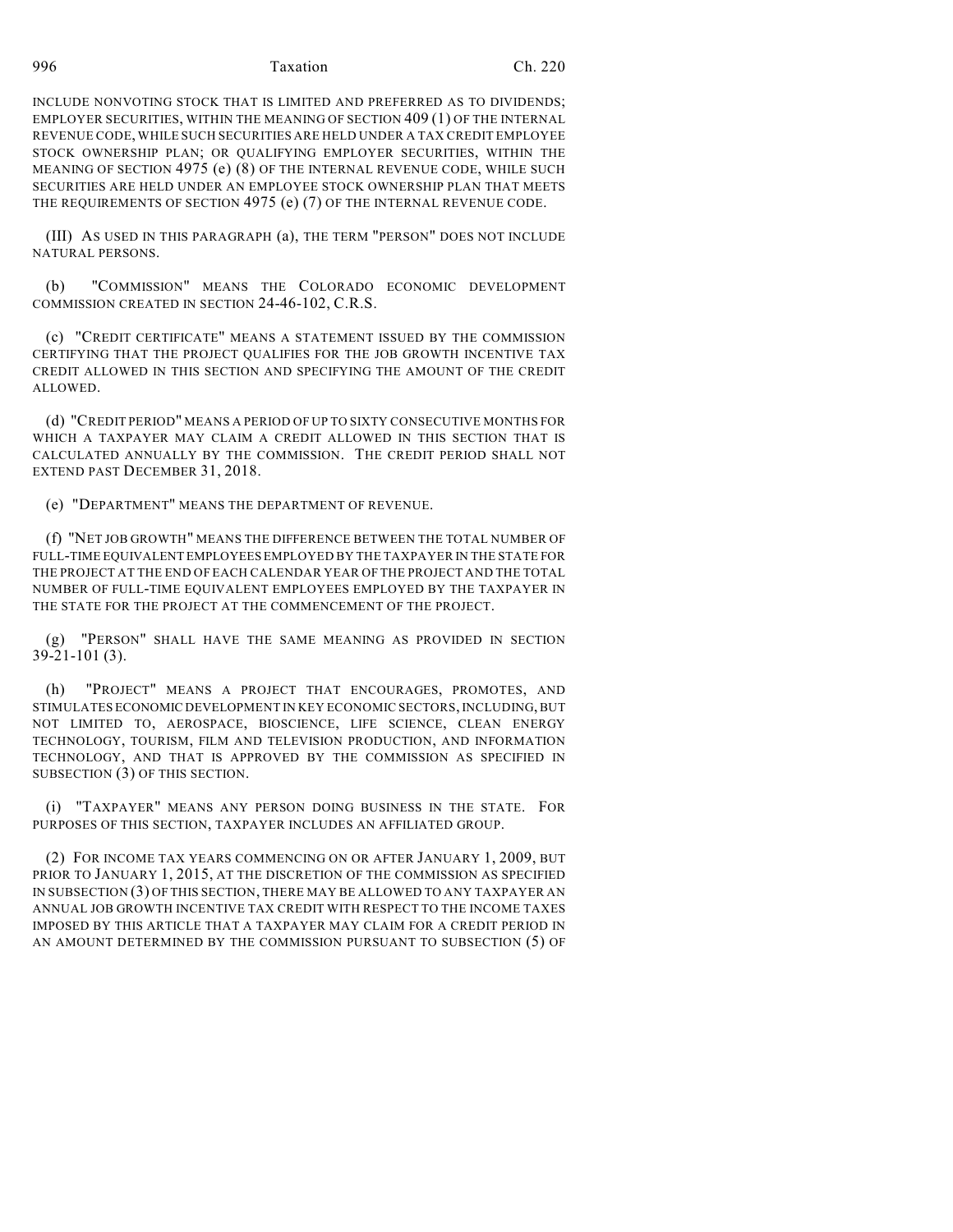THIS SECTION.

(3) THE COMMISSION MAY APPROVE ANY JOB GROWTH INCENTIVE TAX CREDITS ALLOWED PURSUANT TO SUBSECTION (2) OF THIS SECTION SUBJECT TO THE FOLLOWING:

(a) DURING A CREDIT PERIOD A PROJECT SHALL:

(I) (A) EXCEPT AS PROVIDED IN SUB-SUBPARAGRAPH (B) OF THIS SUBPARAGRAPH (I), BRING A NET JOB GROWTH OF AT LEAST TWENTY NEW JOBS TO THE STATE WITH AN AVERAGE YEARLY WAGE OF AT LEAST ONE HUNDRED TEN PERCENT OF THE AVERAGE YEARLY WAGE OF THE COUNTY IN WHICH THE TAXPAYER IS LOCATED.

(B) IF THE PROJECT WILL BE LOCATED IN A DESIGNATED ENHANCED RURAL ENTERPRISE ZONE AS SUCH ZONE IS DESCRIBED IN SECTION 39-30-103.2 (1) AND THE LOCAL COMMUNITY OF THE DESIGNATED ENHANCED RURAL ENTERPRISE ZONE PROVIDES RATIONALE TO THE COMMISSION OUTLINING THE PROJECT'S ECONOMIC IMPORTANCE TO THE COMMUNITY, THE PROJECT SHALL, DURING A CREDIT PERIOD, BRING A NET JOB GROWTH OF AT LEAST FIVE NEW JOBS TO THE STATE WITH AN AVERAGE YEARLY WAGE OF AT LEAST ONE HUNDRED TEN PERCENT OF THE AVERAGE YEARLY WAGE OF THE ENHANCED RURAL ENTERPRISE ZONE IN WHICH THE TAXPAYER IS LOCATED.

(II) RESULT IN THE RETENTION OF ANY NEW EMPLOYEES HIRED FOR THE PROJECT FOR AT LEAST ONE YEAR; AND

(III) BE APPROVED BY THE COMMISSION ONLY IF THE PROJECT WOULD NOT OCCUR BUT FOR THE CREDIT ALLOWED IN THIS SECTION.

(b) A TAXPAYER SHALL SUBMIT A COMPLETE WRITTEN APPLICATION FOR A CREDIT ALLOWED IN THIS SECTION TO THE COMMISSION BEFORE THE PROJECT COMMENCES IN THE STATE. THE APPLICATION SHALL INCLUDE:

(I) AN IDENTIFICATION OF THE SPECIFIC JOBS THAT WILL BE CREATED.

(II) AN IDENTIFICATION OF THE COST DIFFERENTIAL IN THE PROJECTED COSTS OF THE PROJECT COMPARED TO THE PROJECTED COSTS WERE THE PROJECT COMMENCED IN A COMPETING STATE. THE COST DIFFERENTIAL SHALL INCLUDE ANY IMPACT OF THE COMPETING STATE'S INCENTIVE PROGRAMS AND MAY INCLUDE:

(A) SPECIFIC COSTS FOR LABOR, UTILITIES, TAXES, AND ANY OTHER COSTS OF A COMPETING STATE'S SITE; AND

(B) THE COST STRUCTURE OF THE TAXPAYER'S INDUSTRY IN THE COMPETING STATE.

(III) DOCUMENTATION TO DEMONSTRATE THAT WITHOUT THE CREDIT ALLOWED IN THIS SECTION, THE PROJECT WOULD NOT OCCUR IN THIS STATE. SUCH DOCUMENTATION SHALL INCLUDE INFORMATION THAT INDICATES THAT:

(A) THE TAXPAYER COULD REASONABLY AND EFFICIENTLY LOCATE THE PROJECT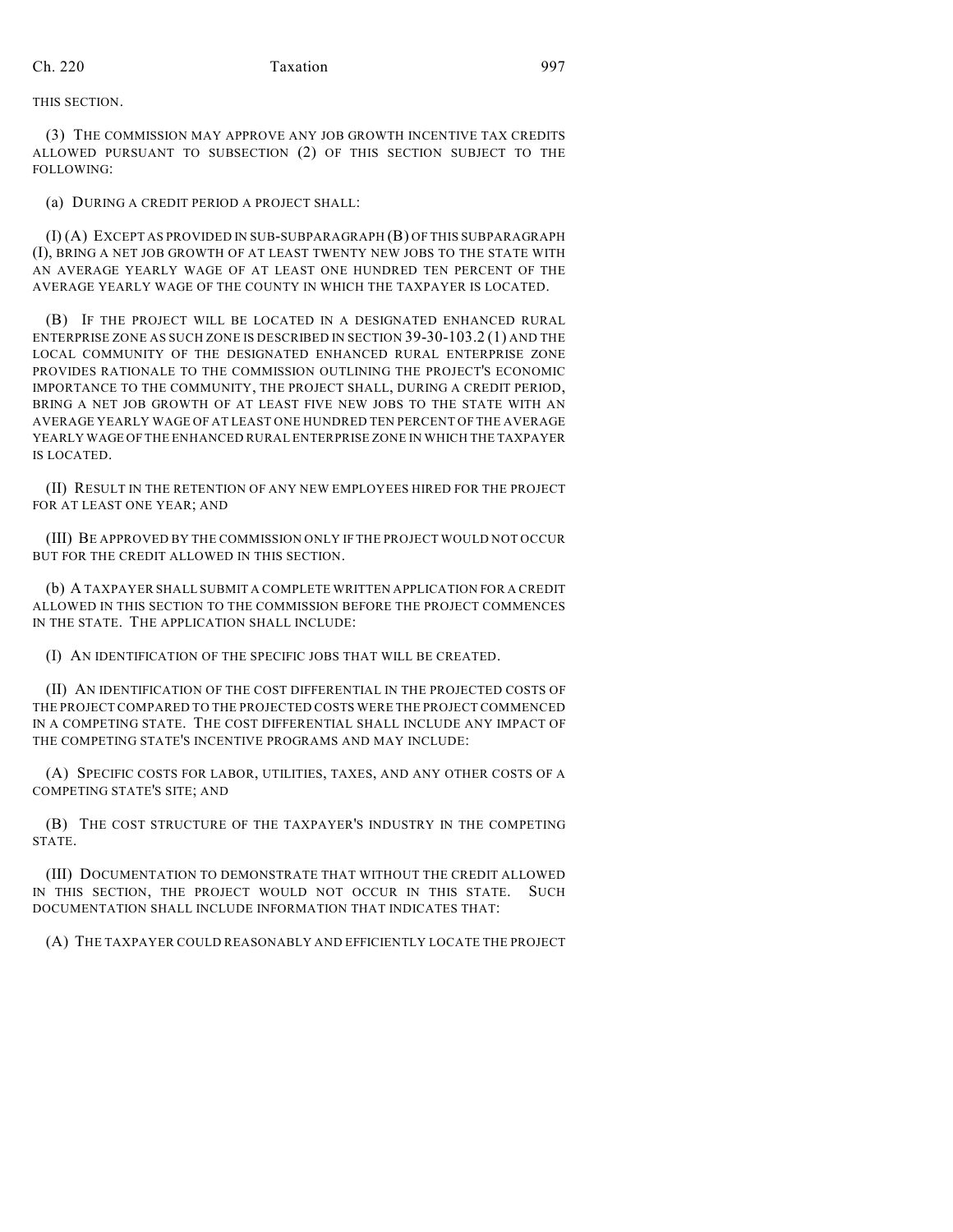OUTSIDE OF THIS STATE;

(B) AT LEAST ONE OTHER STATE IS BEING CONSIDERED FOR THE PROJECT;

(C) RECEIPT OF THE CREDIT ALLOWED IN THIS SECTION IS A MAJOR FACTOR IN THE TAXPAYER'S DECISION; AND

(D) WITHOUT THE CREDIT ALLOWED IN THIS SECTION, THE TAXPAYER IS NOT LIKELY TO COMMENCE THE PROJECT IN THE STATE.

(c) IN THE EXERCISE OF THE COMMISSION'S DISCRETION GRANTED BY THIS SUBSECTION (3), THE COMMISSION SHALL ONLY CONSIDER THE FOLLOWING:

(I) THE ECONOMIC HEALTH OF THIS STATE;

(II) THE ECONOMIC VIABILITY OF THE PROPOSED NEW JOBS;

(III) THE ECONOMIC BENEFITS TO THE STATE OF THE NEW JOBS; AND

(IV) THE MAXIMUM AMOUNT OF THE CREDIT NEEDED TO ATTRACT THE NEW JOBS TO THIS STATE.

(4) (a) (I) THE COMMISSION SHALL REVIEW EACH APPLICATION FOR A CREDIT ALLOWED IN THIS SECTION SUBMITTED BY ANY TAXPAYER. BASED ON THE APPLICATION SUBMITTED, THE COMMISSION MAY OFFER CONDITIONAL APPROVAL TO A TAXPAYER FOR A CREDIT. THE CONDITIONAL APPROVAL SHALL INCLUDE THE MAXIMUM AMOUNT OF THE CREDIT AVAILABLE TO THE TAXPAYER FOR THE CREDIT PERIOD CALCULATED PURSUANT TO PARAGRAPH (a) OF SUBSECTION (5) OF THIS SECTION AND THE SPECIFIC TERMS THAT SHALL BE MET TO QUALIFY FOR THE CREDIT.

(II) A TAXPAYER THAT RECEIVES CONDITIONAL APPROVAL FOR A CREDIT ALLOWED IN THIS SECTION SHALL NOTIFY THE COMMISSION PROMPTLY IF THE PROJECT IS CANCELED OR OTHERWISE BECOMES INELIGIBLE FOR THE ESTIMATED CREDIT, IN WHICH CASE THE CONDITIONAL APPROVAL MAY BE CANCELED. THE CONDITIONAL APPROVAL SHALL BE VOID AND ANY CREDIT CLAIMED SHALL BE REPAID IF A TAXPAYER THAT RECEIVES CONDITIONAL APPROVAL DOES NOT COMMENCE THE PROJECT WITHIN ONE AND A HALF YEARS OF THE RECEIPT OF THE CONDITIONAL APPROVAL OR FAILS TO MEET THE TERMS OF SUBSECTION (3) OF THIS SECTION.

(b) BY MARCH 1 OF THE CALENDAR YEAR AFTER THE COMMENCEMENT OF THE PROJECT, AND EACH MARCH 1 OF ANY CALENDAR YEAR FOLLOWING A YEAR OF THE CREDIT PERIOD, A TAXPAYER THAT RECEIVED CONDITIONAL APPROVAL AS SPECIFIED IN PARAGRAPH (a) OF THIS SUBSECTION (4) SHALL SUBMIT AN ANNUAL REQUEST FOR A CREDIT CERTIFICATE. THE REQUEST SHALL INCLUDE DOCUMENTS THAT DETAIL THE NUMBER OF EMPLOYEES HIRED FOR THE PROJECT, THE NET JOB GROWTH FOR THE TAXPAYER, ALL DOCUMENTATION NECESSARY TO CALCULATE THE CREDIT AS SPECIFIED IN SUBSECTION (5) OF THIS SECTION, AND ANY OTHER INFORMATION REQUESTED BY THE COMMISSION.

(c) IF THE PROJECT HAS COMMENCED AND THE PROJECT MEETS OR EXCEEDS THE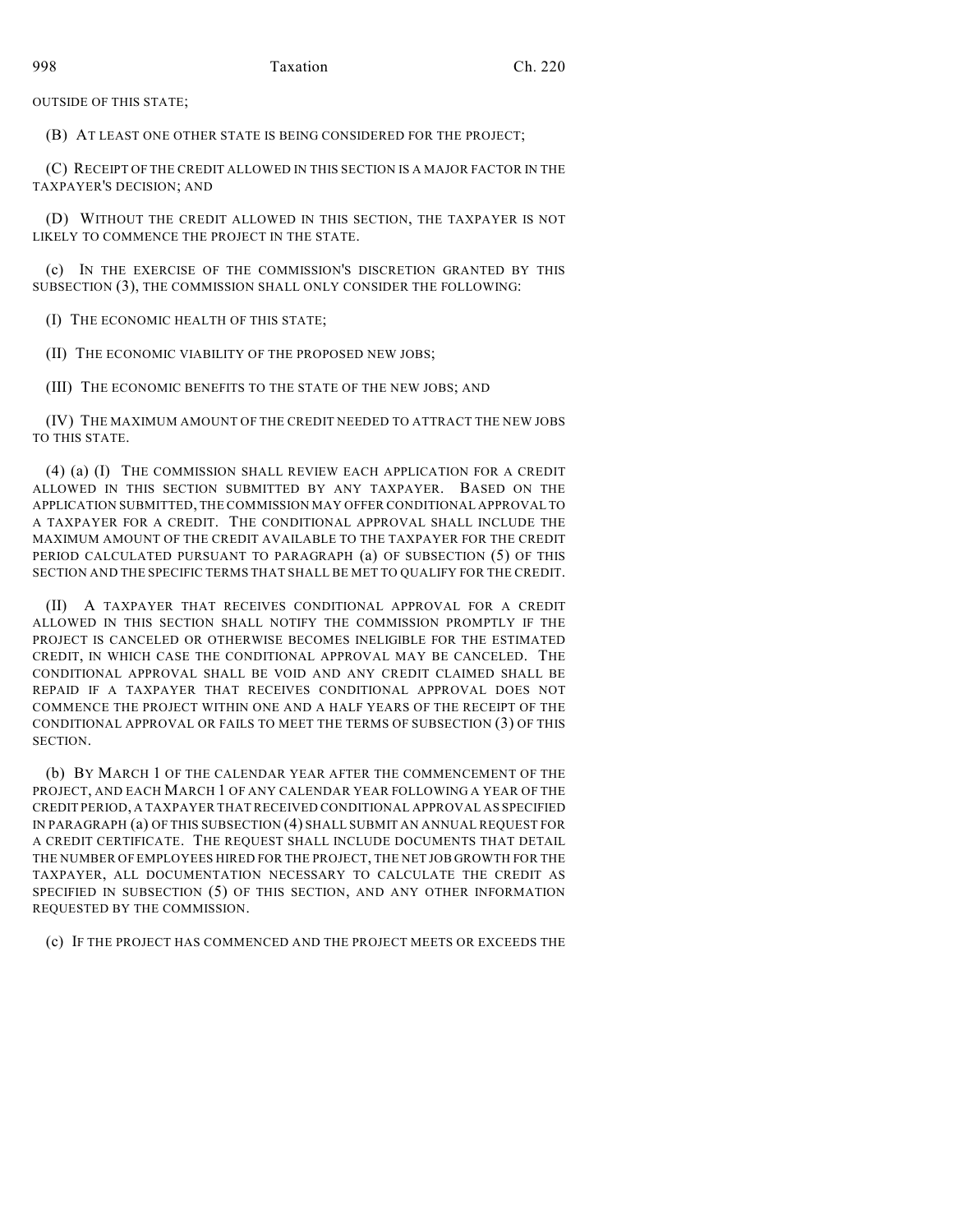## Ch. 220 Taxation 999

CONDITIONS OF A PROJECT AS SPECIFIED IN PARAGRAPHS (a) AND (b) OF SUBSECTION (3) OF THIS SECTION, THE COMMISSION SHALL CALCULATE THE ANNUAL AMOUNT OF THE CREDIT ALLOWED IN THIS SECTION AS SPECIFIED IN PARAGRAPH (b) OF SUBSECTION (5) OF THIS SECTION AND SHALL ISSUE A CREDIT CERTIFICATE FOR THAT CALENDAR YEAR IN THAT AMOUNT TO THE TAXPAYER. THE CREDIT CERTIFICATE SHALL BE SUBMITTED BY THE TAXPAYER TO THE DEPARTMENT WITH THE TAXPAYER'S INCOME TAX RETURN FOR THE TAX YEAR THAT INCLUDES THE DECEMBER 31 OF THE CALENDAR YEAR FOR WHICH THE CREDIT CERTIFICATE IS ISSUED.

(5) THE CREDIT ALLOWED IN THIS SECTION SHALL BE CALCULATED BY THE COMMISSION AS FOLLOWS:

(a) FOR THE MAXIMUM AMOUNT OF THE CREDIT ALLOWED IN THIS SECTION AVAILABLE TO THE TAXPAYER FOR THE CREDIT PERIOD, THE COMMISSION SHALL MULTIPLY THE ESTIMATED NET JOB GROWTH FOR EACH OF THE YEARS IN THE CREDIT PERIOD BY FIFTY PERCENT OF THE TAXPAYER'S TOTAL ESTIMATED TAXES IMPOSED ON THE EMPLOYER EACH YEAR FOR THE NEW EMPLOYEES OF THE PROJECT UNDER THE "FEDERAL INSURANCE CONTRIBUTIONS ACT", 26 U.S.C. SEC. 3111 (a) AND (b). THE MAXIMUM AMOUNT OF THE CREDIT SHALL BE THE RESULT OF THIS CALCULATION OR SUCH LESSER AMOUNT AS THE COMMISSION DEEMS PROPER UNDER ITS DISCRETION AS SPECIFIED IN PARAGRAPH (c) OF SUBSECTION (3) OF THIS SECTION.

(b) FOR THE ANNUAL AMOUNT OF THE CREDIT ALLOWED IN THIS SECTION AVAILABLE TO THE TAXPAYER, THE COMMISSION SHALL MULTIPLY THE ACTUAL NET JOB GROWTH FOR THAT YEAR BY FIFTY PERCENT OF THE TAXPAYER'S TAXES IMPOSED ON THE EMPLOYER FOR THE NEW EMPLOYEES OF THE PROJECT UNDER THE "FEDERAL INSURANCE CONTRIBUTIONS ACT", 26 U.S.C. SEC. 3111 (a) AND (b). THE AMOUNT OF THE CREDIT ALLOWED IN THIS SECTION SHALL BE THE RESULT OF THIS CALCULATION; EXCEPT THAT NO CREDIT CERTIFICATE SHALL BE ISSUED IF THE AGGREGATE OF ALL CREDITS CLAIMED OR TO BE CLAIMED BY THE TAXPAYER, INCLUDING THE CURRENT CREDIT CERTIFICATE, EXCEEDS THE MAXIMUM AMOUNT OF THE CREDIT AS CALCULATED PURSUANT TO PARAGRAPH (a) OF THIS SUBSECTION (5).

(6) IF THE AMOUNT OF THE CREDIT ALLOWED IN THIS SECTION EXCEEDS THE AMOUNT OF INCOME TAXES OTHERWISE DUE ON THE TAXPAYER'S INCOME IN THE INCOME TAX YEAR FOR WHICH THE CREDIT IS BEING CLAIMED, THE AMOUNT OF THE CREDIT NOT USED AS AN OFFSET AGAINST INCOME TAXES IN THE CURRENT INCOME TAX YEAR MAY BE CARRIED FORWARD AND USED AS A CREDIT AGAINST SUBSEQUENT YEARS' INCOME TAX LIABILITY FOR A PERIOD NOT TO EXCEED TEN YEARS AND SHALL BE APPLIED FIRST TO THE EARLIEST INCOME TAX YEARS POSSIBLE. ANY CREDIT REMAINING AFTER SAID PERIOD SHALL NOT BE REFUNDED OR CREDITED TO THE TAXPAYER.

(7) THE COMMISSION OR ITS DESIGNEE MAY AUDIT THE ACCOUNTS OF A TAXPAYER UP TO TWELVE MONTHS FOLLOWING THE ISSUANCE OF ANY CREDIT CERTIFICATE.

(8) THE COMMISSION SHALL INCLUDE INFORMATION REGARDING ALL CONDITIONAL APPROVALS GRANTED AND CREDIT CERTIFICATES ISSUED PURSUANT TO THIS SECTION, INCLUDING THE CREDITS CLAIMED, THE NAMES OF THE RECIPIENTS OF THE CREDITS, AND THE AMOUNTS CLAIMED, IN ITS ANNUAL REPORT REQUIRED TO BE PRESENTED TO THE GENERAL ASSEMBLY PURSUANT TO SECTION 24-46-104 (2),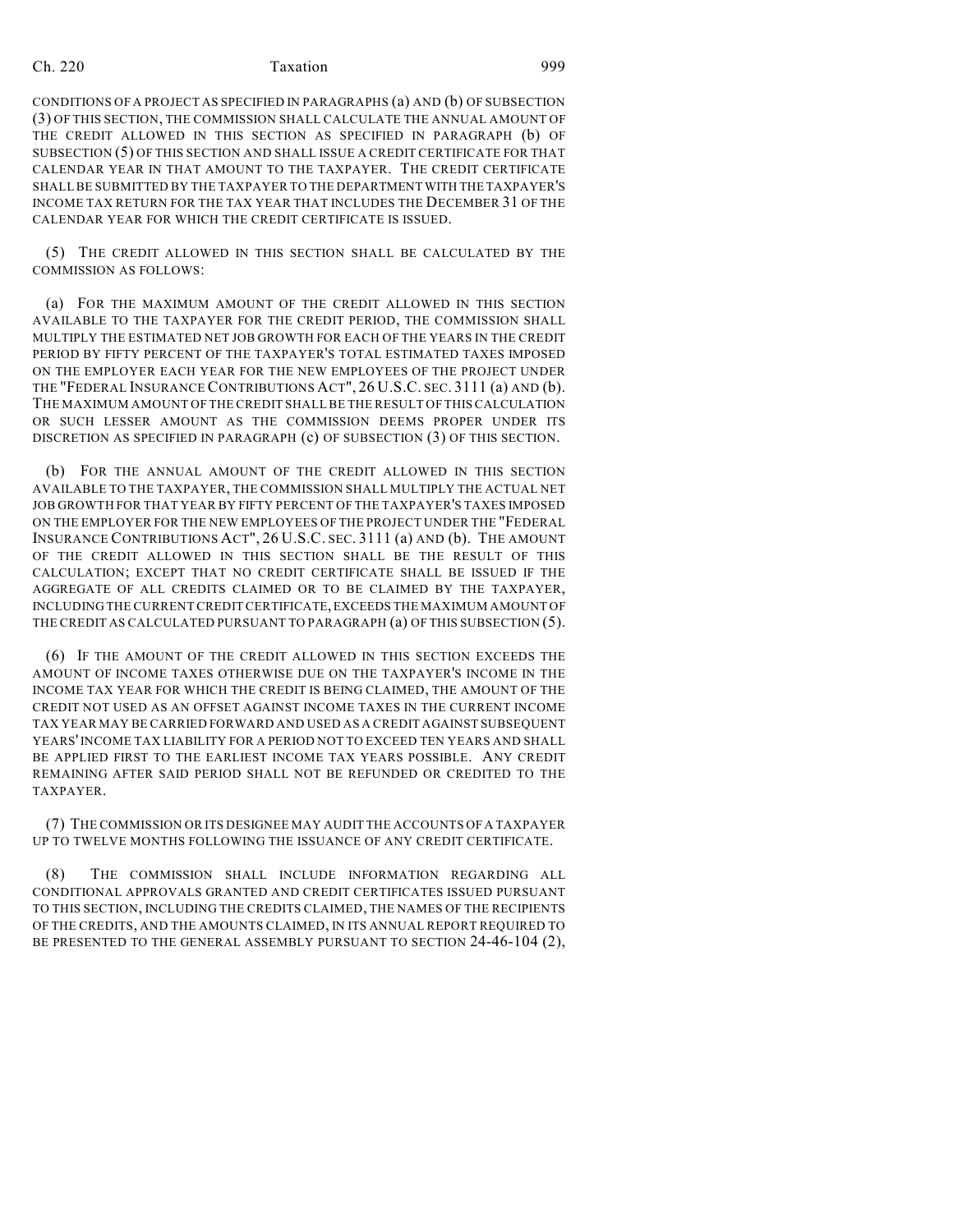C.R.S.

(9) IF A TAXPAYER RECEIVING A CREDIT ALLOWED IN THIS SECTION IS A PARTNERSHIP, LIMITED LIABILITY COMPANY, S CORPORATION, OR SIMILAR PASS-THROUGH ENTITY, THE TAXPAYER MAY ALLOCATE THE CREDIT AMONG ITS PARTNERS, SHAREHOLDERS, MEMBERS, OR OTHER CONSTITUENT TAXPAYERS IN ANY MANNER AGREED TO BY SUCH PARTNERS, SHAREHOLDERS, MEMBERS, OR OTHER CONSTITUENT TAXPAYERS. THE TAXPAYER SHALL CERTIFY TO THE COMMISSION AND THE DEPARTMENT THE AMOUNT OF THE CREDIT ALLOCATED TO EACH PARTNER, SHAREHOLDER, MEMBER, OR OTHER CONSTITUENT TAXPAYER, AND THE COMMISSION SHALL ISSUE CREDIT CERTIFICATES IN THE APPROPRIATE AMOUNTS TO EACH PARTNER, SHAREHOLDER, MEMBER, OR OTHER CONSTITUENT TAXPAYER. EACH PARTNER, SHAREHOLDER, MEMBER, OR OTHER CONSTITUENT TAXPAYER SHALL BE ALLOWED TO CLAIM SUCH AMOUNT SUBJECT TO ANY RESTRICTIONS SET FORTH IN THIS SECTION.

(10) NO LATER THAN SEPTEMBER 1, 2010, AND NO LATER THAN SEPTEMBER 1 OF EACH YEAR THEREAFTER THROUGH SEPTEMBER 1, 2019, THE COMMISSION SHALL PROVIDE THE DEPARTMENT WITH AN ELECTRONIC REPORT OF THE TAXPAYERS RECEIVING A CREDIT ALLOWED IN THIS SECTION FOR THE PRECEDING CALENDAR YEAR OR ANY FISCAL YEAR ENDING IN THE PRECEDING CALENDAR YEAR, AND ANY CREDITS DISALLOWED PURSUANT TO SUBPARAGRAPH (II) OF PARAGRAPH (A) OF SUBSECTION (4) OF THIS SECTION FOR ANY YEAR, THAT INCLUDES THE FOLLOWING INFORMATION:

(a) THE TAXPAYER'S NAME;

(b) THE TAXPAYER'S COLORADO ACCOUNT NUMBER AND FEDERAL EMPLOYER IDENTIFICATION NUMBER;

(c) THE AMOUNT OF THE CREDIT ALLOWED IN THIS SECTION; AND

(d) ANY ASSOCIATED TAXPAYER'S NAMES, COLORADO ACCOUNT NUMBERS, AND FEDERAL EMPLOYER IDENTIFICATION NUMBERS OR SOCIAL SECURITY NUMBERS, IF THE CREDIT ALLOWED IN THIS SECTION IS ALLOCATED FROM A PASS-THROUGH ENTITY PURSUANT TO SUBSECTION (9) OF THIS SECTION.

(11) THE EXECUTIVE DIRECTOR OF THE DEPARTMENT MAY PROMULGATE RULES AS MAY BE NECESSARY TO ADMINISTER AND ENFORCE ANY PROVISION OF THIS SECTION. THE RULES SHALL BE PROMULGATED IN ACCORDANCE WITH ARTICLE 4 OF TITLE 24, C.R.S.

(12) ANY TAXPAYER WHO OFFSETS A TAX DEFICIENCY WITH A CREDIT ALLOWED IN THIS SECTION THAT IS DISALLOWED PURSUANT TO THIS SECTION SHALL BE LIABLE FOR SUCH TAX DEFICIENCY, INTEREST, AND PENALTIES AS MAY BE SPECIFIED IN THIS ARTICLE OR OTHERWISE PROVIDED BY LAW.

(13) THIS SECTION IS REPEALED, EFFECTIVE JANUARY 1, 2025.

**SECTION 2.** 39-22-622 (4), Colorado Revised Statutes, is amended to read: